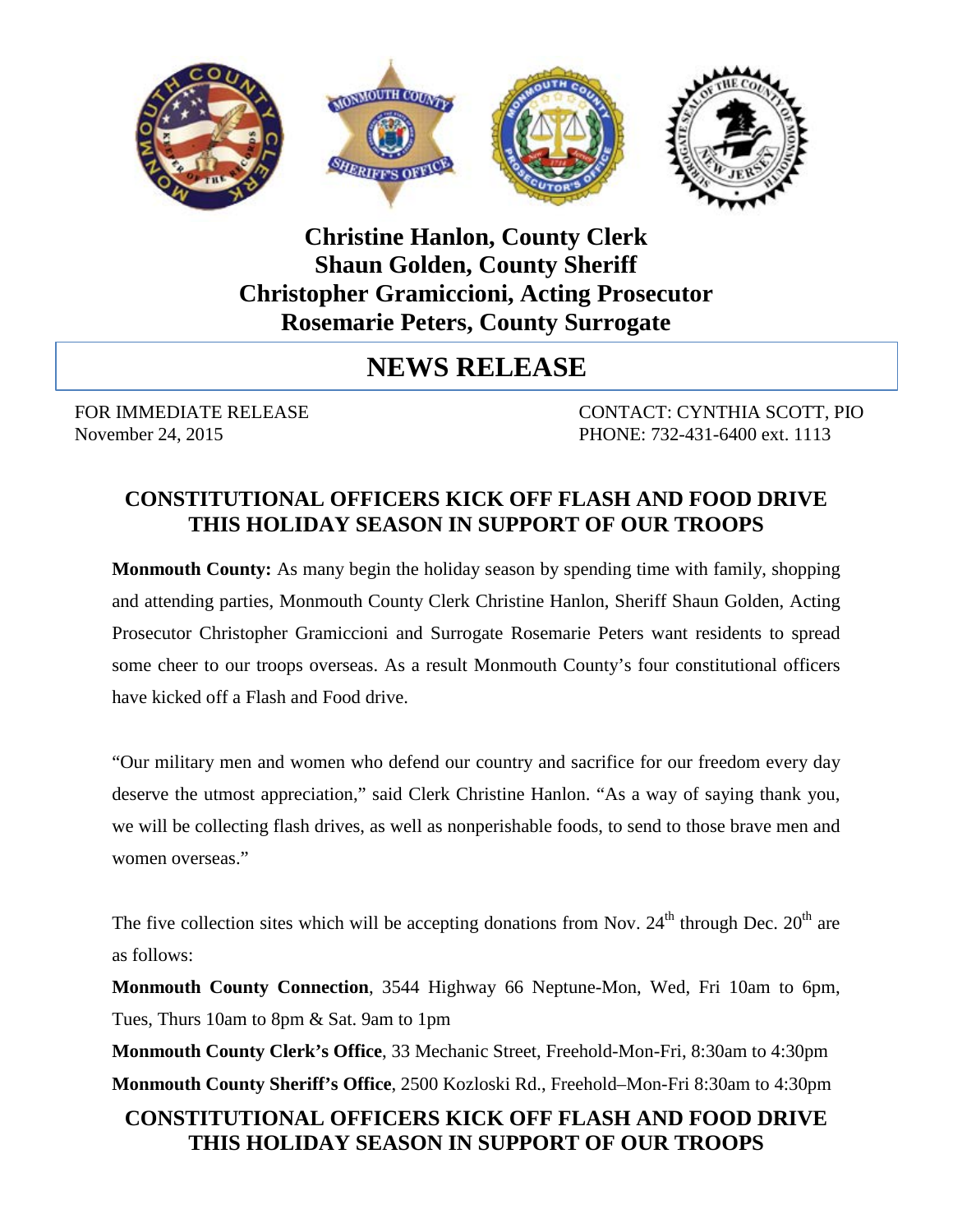## **Monmouth County Prosecutor's Office**, 132 Jerseyville Ave, Freehold–Mon-Fri 8:30am to 4:30pm

**Hall of Records**, 1 East Main St., Freehold-Mon-Fri 8:30am to 4:30pm

According to the U.S. Department of Defense there are 191,621 service members deployed in all foreign countries and aboard ships at sea, and, 1,145,093 stationed within the United States.

"As a law enforcement agency, we show a strong commitment to our troops," said Sheriff Shaun Golden. "It's important to remain appreciative and supportive of the men and women who sacrifice a lot to keep us safe. This small gesture can have a big impact on our troops and provide them with some holiday joy this season."

"Being a member of the U.S. Navy, I know firsthand what it's like to be deployed during the holidays," said Acting Prosecutor Christopher Gramiccioni. "We need to honor those sacrifices the armed forces make and continue to support them through these types of efforts year round, to show them, they are not forgotten."

Once the items are collected, two organizations, "American Recreational Military Service – A.R.M.S" and "Operation Gratitude" will deliver them to the most needed areas.

"It important to support charitable giving during the holidays and throughout the year," said Surrogate Rosemarie Peters. "Please make a donation at one of the collection sites in an effort to make the holidays special for our troops. Even a little goes a long way."

#### Some Suggested Items Include:

**Flash Drives**: A common request from the troops.

#### **Non-Perishable Food (Particularly Microwaveable)**

- Easy to Open Canned goods
- Pre-packaged Dinners
- Ready to Eat meals (Ravioli, Spaghetti-o's, Mac-n-cheese, etc)
- Cup-o-soup
- Popcorn